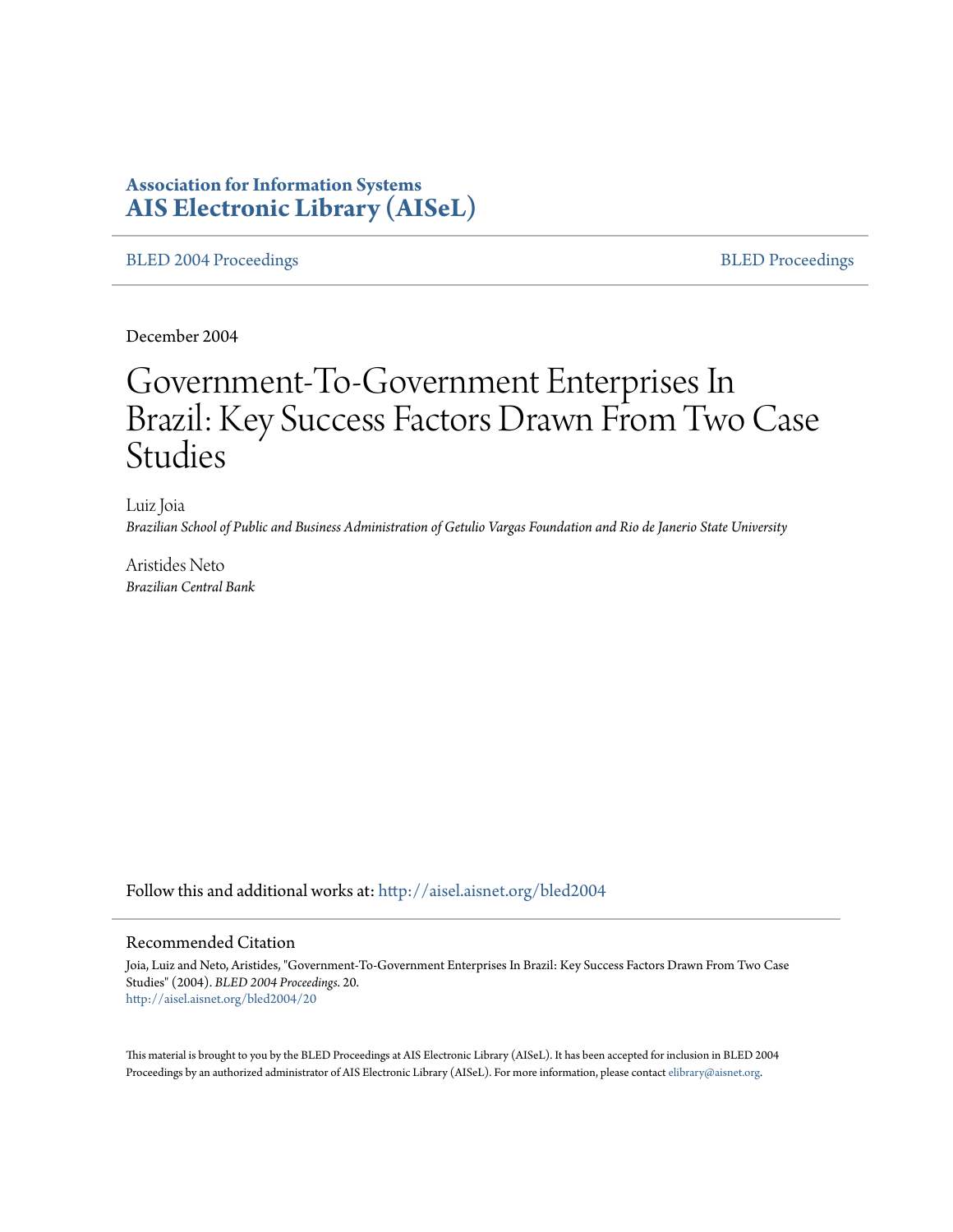## **17th Bled eCommerce Conference**

#### **eGlobal**

Bled, Slovenia, June 21 - 24, 2004

# **Government-To-Government Enterprises In Brazil: Key Success Factors Drawn From Two Case Studies**

#### **Luiz Antonio Joia**

Brazilian School of Public and Business Administration of Getulio Vargas Foundation and Rio de Janeiro State University – Brazil luizjoia@fgv.br

#### **Aristides Andrade Cavalcante Neto**

Brazilian Central Bank – Brazil

#### **Abstract**

*Recently, various governments have seized the moment provided by Information and Communication Technology as the ideal opportunity to rethink and reformulate their administrative praxis. The digitally-enabled collaboration and cooperation perspective among different government agencies – commonly referred to by the acronym G2G (Government to Government) – is the main focus of this study. Consequently, this work seeks to analyze the key factors for successful implementation of G2G projects. In order to achieve this, multiple case study explanatory methodology based on two recent reallife cases was adopted. From these case studies, the critical success factors in the implementation of Government-to-Government processes between public agencies in Brazil are studied. Finally, some conclusions are drawn and further research is presented in order to assist policy makers and public administrators in dealing with this new field of knowledge adequately.* 

## **1 Introduction**

This article seeks to present some key success factors associated with the implementation of Government-to-Government (G2G) projects in the Brazilian market. It also attempts to show how public agencies can benefit from the use of Internet technology in order to link their processes digitally with their counterparts in different public agencies, so as to streamline their workflows.

In order to fulfill the goal of this work, namely to identify the key success factors associated with G2G enterprises, two case studies were conducted. The first was generally perceived as a failure, whereas the second was a genuine success. The first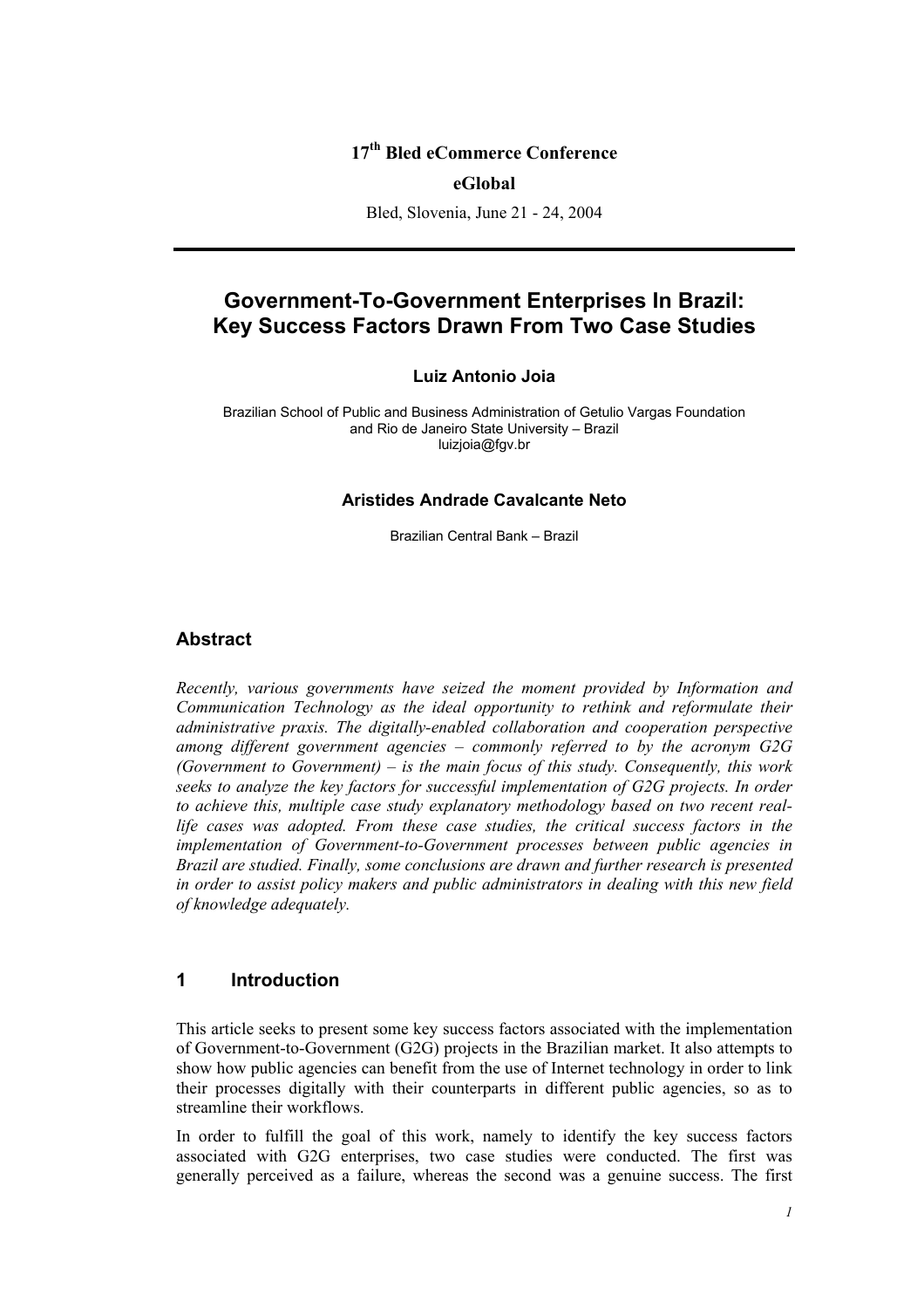study examined the linkage between the Brazilian Central Bank and the Federal Senate, known as BacenSenado, while the second analyzed the linkage between the Brazilian Central Bank and the Brazilian Justice Department, known as BacenJud. The detailed study and comparison of these cases with their diverging outcomes enabled the researcher to isolate the key success factors involved in such endeavors.

Therefore, this paper intends to answer the following research question:

From the case studies analyzed, what are the key success factors in the implementation of Government-to-Government processes between public agencies in Brazil?

Regarding the paper's structure, first there is a Bibliographical Review section, for defining the theoretical background upon which this research is based. Then, there is a Research Design section, where the methodology used by the researchers is presented; then subsequently, the case studies are analyzed and presented in order to ascertain the key success factors for this kind of enterprise. Then, conclusions are drawn and recommendations made by the researchers to practitioners, academics, public administrators and policy-makers so as to enable them to comprehend more clearly the dynamics and peculiarities of G2G enterprises, and to indicate options for further research.

## **2. Bibliographical Review**

#### *2.1 The Incremental Effects Of Information Technology In Organizations*

According to Henderson & Venkatraman (1993), the contribution of Information Technology (IT) to business was affected by skepticism in the early 1990s due to the failure to achieve the promised results. In view of this perception, Venkatraman (1994) pointed out the pressing need to create and develop new criteria to evaluate the impact of IT on business, duly reappraising automation logic, cost reduction and internal operation efficiency-based logic, which had prevailed until that time and might well no longer be relevant parameters.

In order to overcome this hurdle, the author developed a referential model in which five levels of IT-enabled transformations in organizations were described: localized exploration; internal integration; business process redesign; business network redesign and business scope redefinition.

According to Venkatraman (1994), the first two levels are evolutionary, whereas the latter three are revolutionary. His main thesis addresses the fact that the use of IT associated to evolutionary levels only has a very slight impact on business change, despite the complexity of the technological infrastructure used. Consequently, the real benefits of IT in business only arise from the revolutionary levels, i.e. the redesign of business processes and also of business networks and the redefinition of business scope.

Internet technology enabled organizations to rethink ways of doing business (Evans & Wurster, 1999). As regards the G2G realm, the redesign of business networks among public agencies is now a reality (Andersen, 1999) and the bedrock for G2G enterprises, as will be seen in the case studies presented below.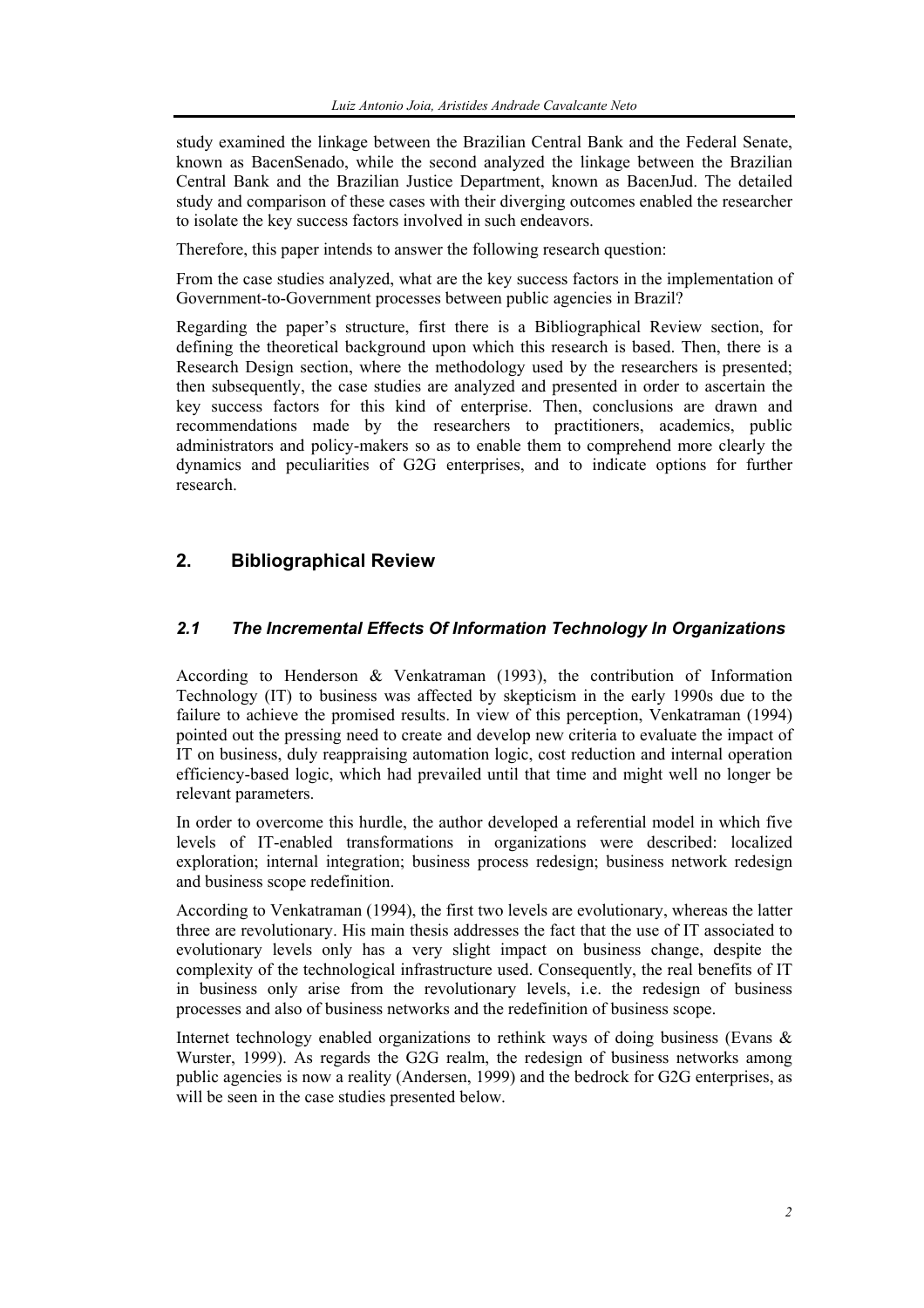## *2.2 E-Government: An Idea Lacking A Clear Definition*

E-Government is still an exploratory knowledge field and is consequently difficult to define accurately. Moreover, it encompasses such a broad spectrum that it is difficult to find one expression that encapsulates exactly what e-government really represents.

According to Zweers & Planqué (2001, p. 92), one can say that:

*"E-Government concerns providing or attainment of information, services or products through electronic means, by and from governmental agencies, at any given moment and place, offering an extra value for all participant parties".* 

Lenk & Traunmüller (2001, p. 64), on the other hand, choose to see e-government as a collection of four perspectives based on citizens, processes, cooperation and knowledge management.

Other authors define e-government in a broader sense (see, for instance, Perri 6, 2001 and Kraemer & Dedrick, 1997). For them, e-government encompasses a broad gamut of activities, from electronic public service to online pool and e-governance. Yet, the most recent definitions see e-government as the use of information technology to support government operations, engage citizens, and provide government services (Dawes, 2004).

As public budgets are shrinking all over the world and society is increasingly calling for more accountable Public Administration, integrated electronic processes between public agencies, via the Internet, known as Government-to-Government (G2G), can be the answer to this question (Canuto, 2001).

Internet technology has spurred governmental agencies to participate in this new paradigm (Andersen, 1999). However, this step is not achieved simply by offering new services to citizens via the web, in what are now called G2C (Government-to-Citizen) initiatives. In Brazil, most E-Government projects have addressed the provision of new digital services (G2C) for the citizen as well as purchasing of goods and services from enterprises, mainly through web-based reverse auctions (Joia & Zamot, 2002), in what we now call Government-to-Business (G2B). Unfortunately, very few projects strive to link public agencies so as to manage their knowledge and to allow them to put new workflows into effect (E-GOV, 2000).

## **3 Research Design**

Researchers in this paper used a multiple case study research methodology. Close scrutiny was given to the case study analyzing the digital link between the Brazilian Central Bank and the Federal Senate and the digital link between Brazilian Central Bank and the Brazilian Justice Department. The researchers sought out the critical success factors involved in G2G projects, and assessed the increase in efficiency over former processes conducted by these public agencies, relating to these endeavors.

Case studies are particularly suitable for answering "how" and "why" questions, and are ideal for generating and building theory in an area where little data or theory exists (Yin, 1994). It also enables researchers to use "controlled opportunism" to respond flexibly to new discoveries made while collecting new data (Eisenhardt, 1994). Embedded case research methodology (Yin, 1994) was used in this paper to study the linkage and system between the Central Bank and the Justice Department, as multiple units of analysis – courts throughout the country – were taken into consideration and analyzed, as well as holistic case research methodology was used to analyze the linkage and system between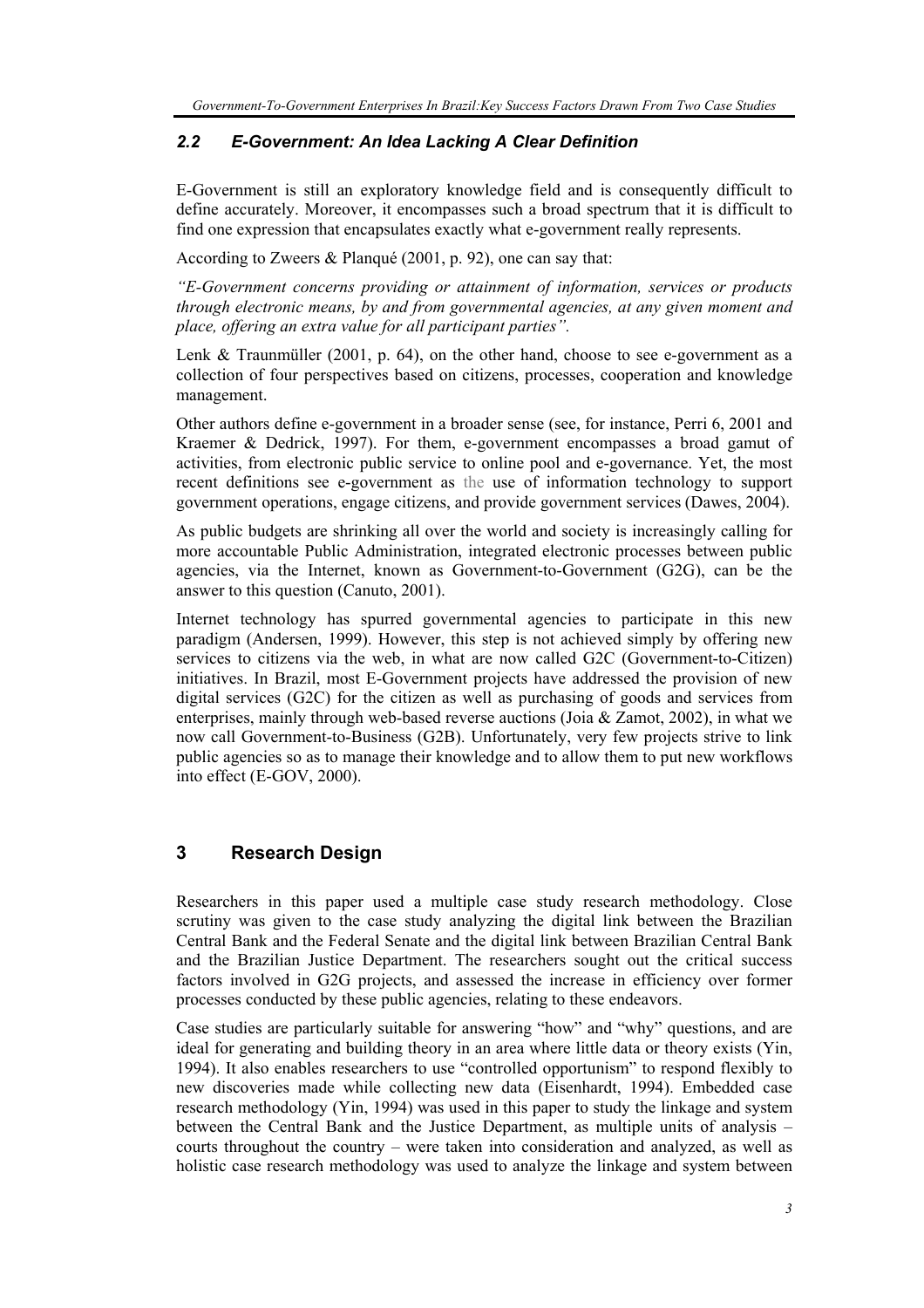the Central Bank and the Federal Senate, as the latter was considered as a whole. Moreover, as the cases produced contrasting results for predictable reasons, theoretical replication was used (Yin, 1994).

An explanatory approach was adopted in the case studies. Explanatory case studies are useful for assessing how and why a form of intervention is working. The methodology verifies whether problems and modifications are needed, and attempts to explain the causal effects revealed. Different sites are necessary in order to develop a comparative analysis (Morra & Friedlander, 1999), as was done in this work.

Yin's tactics (construct validity; internal validity; external validity; and reliability) were carefully considered in this research.

In particular, construct validity was dealt with in the study through the use of multiple sources of evidence – as the Federal Senate as well as several courts were examined and related data collected –, the establishment of a sequence of evidence, and having the members of the group review the draft case studies reports. Internal validity in the findings was also taken into account, mainly by interviewing the professionals involved in the processes and asking outsiders to read the research drafts. External validity was verified by using replication logic and trying to infer behavior patterns in similar environments, so as not to introduce biases, as well as comparing a case study considered a failure (Brazilian Central Bank – Federal Senate) with a successful one (Brazilian Central Bank – Brazilian Justice Department). Finally, the reliability of the results was ratified using a case study protocol and developing a case study database, in order to make it possible for other researchers to reach the same outcomes and conclusions, as those presented at the end of this paper.

#### **4 Description And Review Of The Case Studies**

The two case studies mentioned above are examined in detail below. The first examined the link between the Brazilian Central Bank and the Senate. This project was considered a failure, as it did not fulfill the desired objectives. The second case study assessed the link between the Brazilian Central Bank and the Justice Department and was considered a genuine success.

#### *4.1 Bacensenado: A G2G Project Between The Brazilian Central Bank And The Brazilian Federal Senate*

Brazil applied for and received a loan from the International Monetary Fund (IMF) in 1999. This agreement had to be approved by the Brazilian Senate in order to ensure compliance with the Brazilian Federal Constitution. The Central Bank realized that greater transparency would be guaranteed if the Senate, namely the organ in charge of controlling the Central Bank's acts and procedures, were able to monitor compliance with the agreement at all times.

It was realized that an electronic link between the Senate and the Central Bank would be ideal. It was decided that Internet technology would be used to build a website granting restricted access, with the same security features adopted by the Central Bank. Consequently, only senators would have permission to access this website instead of using e-mail, as the transmission of e-mails was not considered a secure channel. All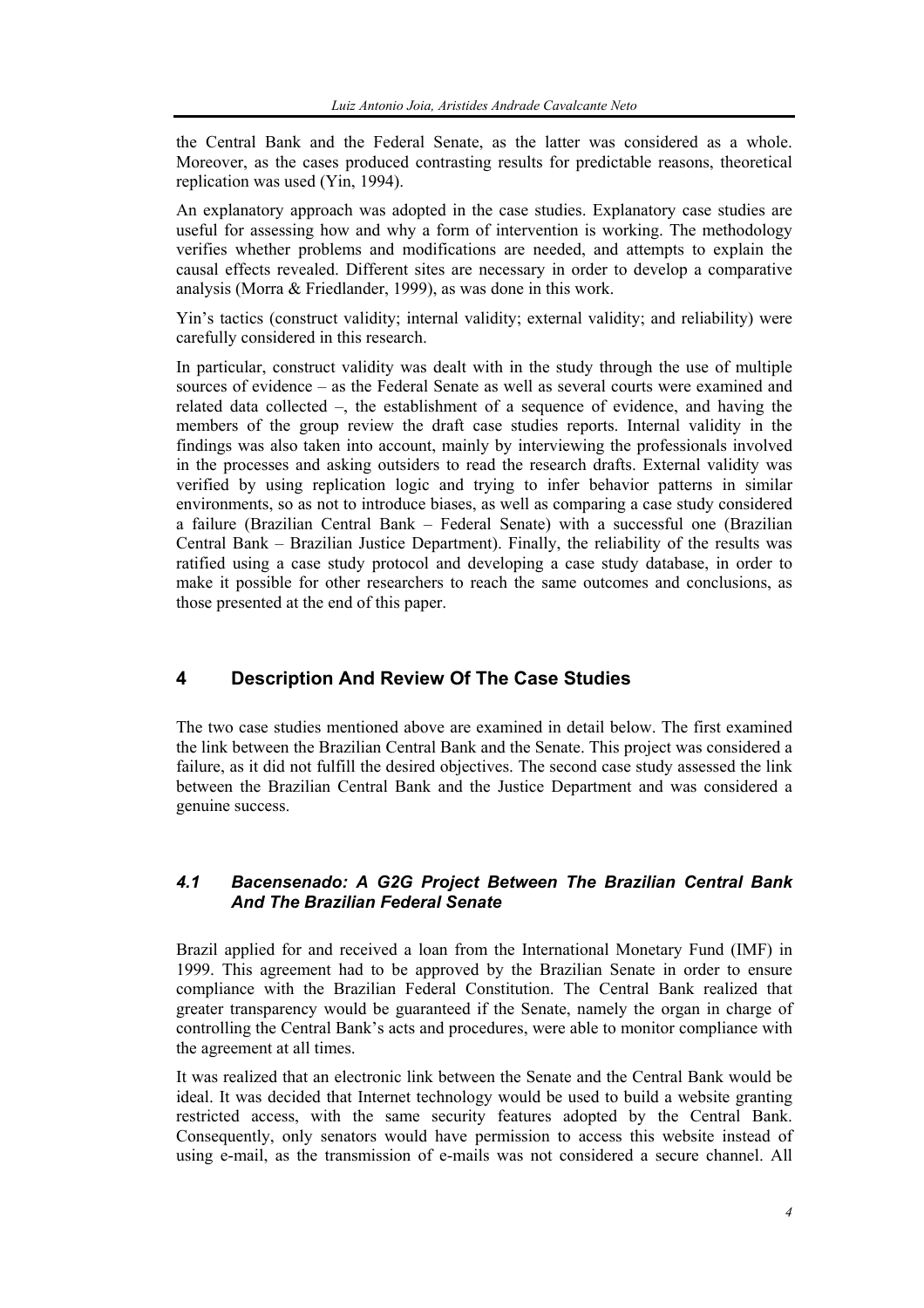necessary information about the agreement would be posted in timely fashion for access by the Brazilian Senate on this website.

During the implementation of this option, the Central Bank faced several problems that eventually jeopardized the success of this G2G enterprise.

### *4.1.1 Security Policy*

Since the information transmitted was of a highly confidential nature, security was a critical issue in the process of collaboration between these two public organizations.

Besides access controlled by password, the system featured a 40-bit digital certificate. However, these controls were not considered sufficient to ensure that the system would not be prey to hackers and crackers, so new features were introduced. One of them was to restrict access to the website, such that it would only be possible to access the system from the Federal Senate building itself.

Another security feature adopted was to grant permission to access the site exclusively to senators. This meant that it would not be possible for the senator to assign an assistant to access the information.

These security preoccupations had a highly negative impact on the working process. The fact that the system could only be accessed from the Federal Senate impeded senators from analyzing information from their houses in Brasília (Brazil's capital), or from their permanent residences located in other states in the Brazilian Federation.

An alternative solution would have been to allow senators to assign assistants to analyze the information made available by the Central Bank. However, as stated earlier, the confidential nature of the information meant that the senators were not permitted to do that. This became a contradiction in itself, since the information demanded interpretation by the technical assistants of the senators involved.

#### *4.1.2 Acceptance By The Senators*

As stated earlier, the process was designed in such a way that only the senators had access to the site. After implementation of the system, it was perceived that the use of information systems was not considered a senator's duty within the traditional culture of the Senate. All existing information systems were traditionally accessed by the senators' assistants.

This arises from the senators' ingrained conviction that their only obligations are to make decisions and to cultivate political links. Any behind-the-scenes work required to achieve these ends is traditionally carried out by their staff. The Central Bank's recommendation that senators should not give their passwords to their staff was duly adhered to by all of them, as legal formality is also part of the culture of the Senate. The obligation of the senators to deal personally with the G2G process was seen as being beneath their standing in the culture of the Senate.

The lack of an effective attempt to modify this underlying culture, mainly when dealing with new electronic processes, consequently became a critical factor. It should be stressed that no strategy was developed in order to explain to the senators how valuable the use of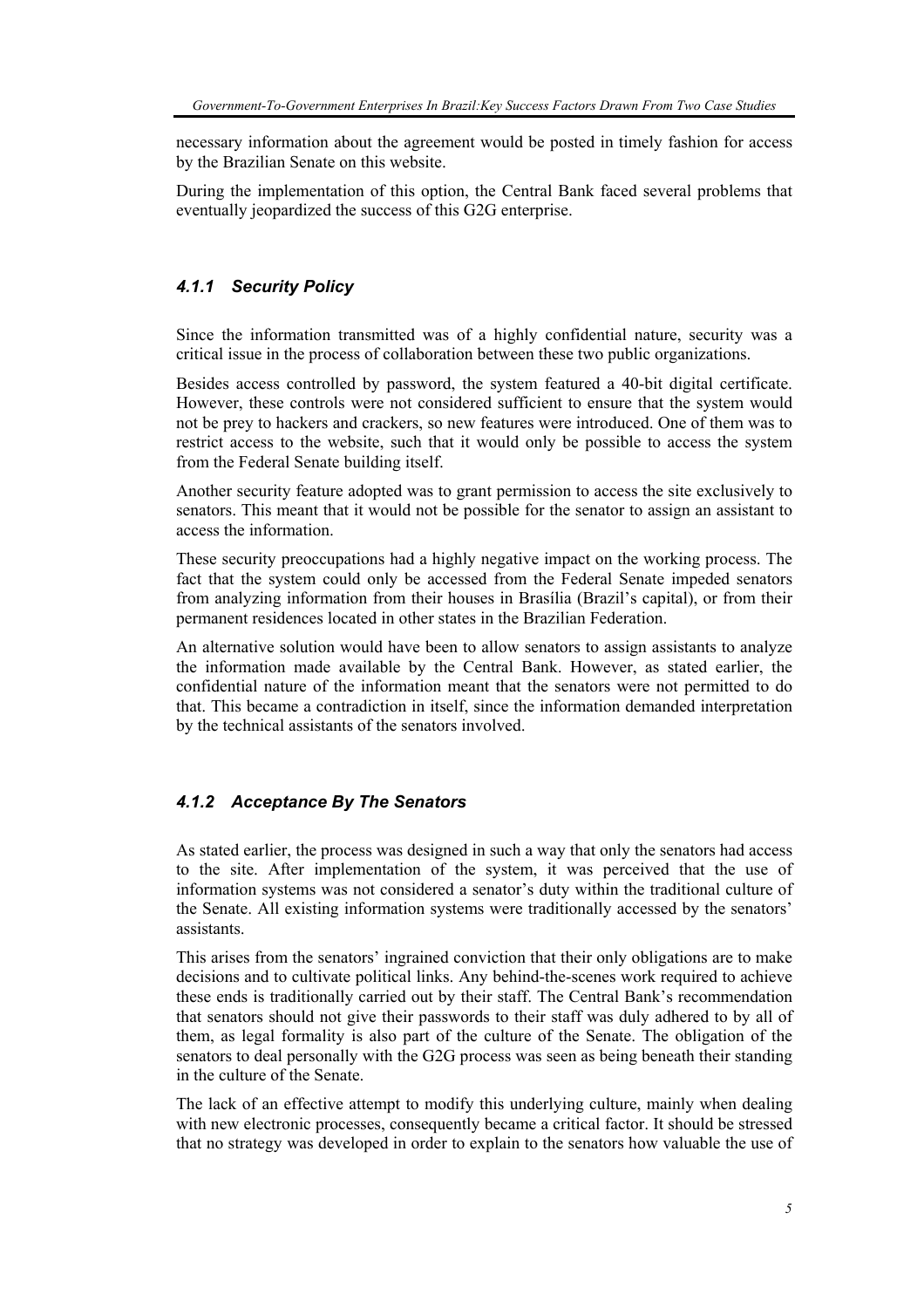this system would be for them, leveraging their importance as supervisors of the Central Bank's actions and procedures.

### *4.1.3 Training*

The training strategy was based on giving the passwords to the senators during individual meetings, so as to explain and promote the new process, shortly after deployment of the G2G endeavor.

Despite the fact that web technology is very user-friendly and does not demand a high level of qualification, it was apparent that some senators had great difficulty using this technology. This can be explained by the fact that senators rarely use Information Technology appliances in their daily activities and do not feel any need to use it, as their assistants are responsible for dealing with IT.

Furthermore, as this was a new process both for the Brazilian Central Bank and the Federal Senate, it was not clearly defined what the best practices associated with the implementation of a G2G project would be. So, it was hard to instruct the senators, as well as the other players directly or indirectly involved in this new enterprise. The orientation provided was based on processes developed under totally different paradigms from those used in a traditional G2G enterprise.

#### *4.1.4 Outcomes Achieved*

During the first three months after its deployment, it was recorded that more than 90% of all senators accessed the system at least once. However, with the passing of time, a marked decrease in the use of the system by the senators was detected, as shown in Exhibit 1 below.

The facts mentioned above influenced the G2G process negatively and in a pronounced fashion. The last access detected was on January 28, 2000. Over the course of the last three years, the Central Bank has updated the information on the website, though there has not been a single access by any senator.



*Exhibit 1: No. Of Accesses Made By The Senators Between August And December 1999*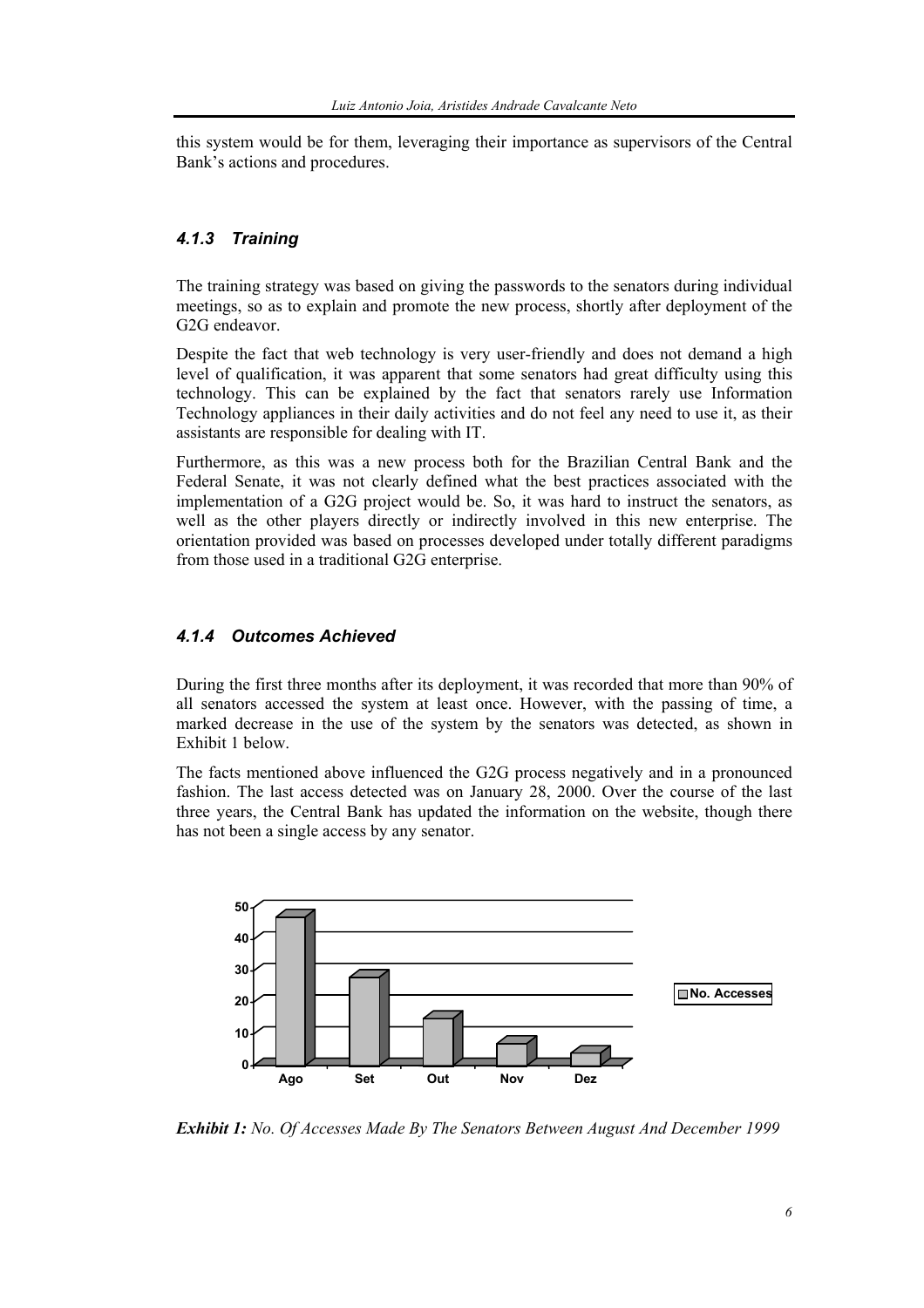Although this linkage marked an important attempt to create a collaborative environment between the Brazilian Central Bank and the Brazilian Senate, it can be clearly seen that the outcomes achieved fell far below expectations.

## *4.2 Bacenjud: A G2G Project Between The Brazilian Central Bank And The Brazilian Justice Department*

The Brazilian Federal Constitution grants very few institutions right of access to the bank accounts of both citizens and companies or, indeed, the power to freeze financial assets of either. One such institution is the Justice Department, which intervenes by means of judicial orders handed down by the judges of several courts nationwide.

When it issues orders relating to information about the financial assets of either citizens or institutions, the Justice Department sends them directly to the Central Bank, which then forwards the orders to the specific recipients, namely either an institution or the Brazilian Financial System.

As there was already a computerized system in the Central Bank linking it to the Brazilian Financial System, it was relatively easy to meet the Justice Department's requests. However, the increasing demand for this kind of information made by the Justice Department obliged the Central Bank to involve several employees on a full-time basis and expend considerable financial resources just to deal with this requirement. Over the years, the number of claims has increased dramatically, as can be seen in Exhibit 2. Consequently, the Central Bank acknowledged the need to redesign this working process, by streamlining it and achieving greater efficiency and responsiveness at reduced cost.

#### *4.2.1 An Innovative Process*

By 1999, the Central Bank realized it was no longer feasible to process this operation manually, i.e., receiving claims on paper and feeding them into the communication systems linked to the National Financial System. In 2000, the Central Bank received 300 claims per day, totaling 71,775 claims in that year (see Exhibit 2). A team of 23 people working full-time on this task was unable to meet the Justice Department's demands in time, thereby causing problems in terms of efficacy. The Bank was spending approximately US\$1 million/yr. to process these requests, including wages, equipment and so forth.

The Bank soon realized that there was a pressing need to develop an information system where the Justice Department itself could formulate its requests that could then be forwarded directly by the Central Bank to the financial institutions.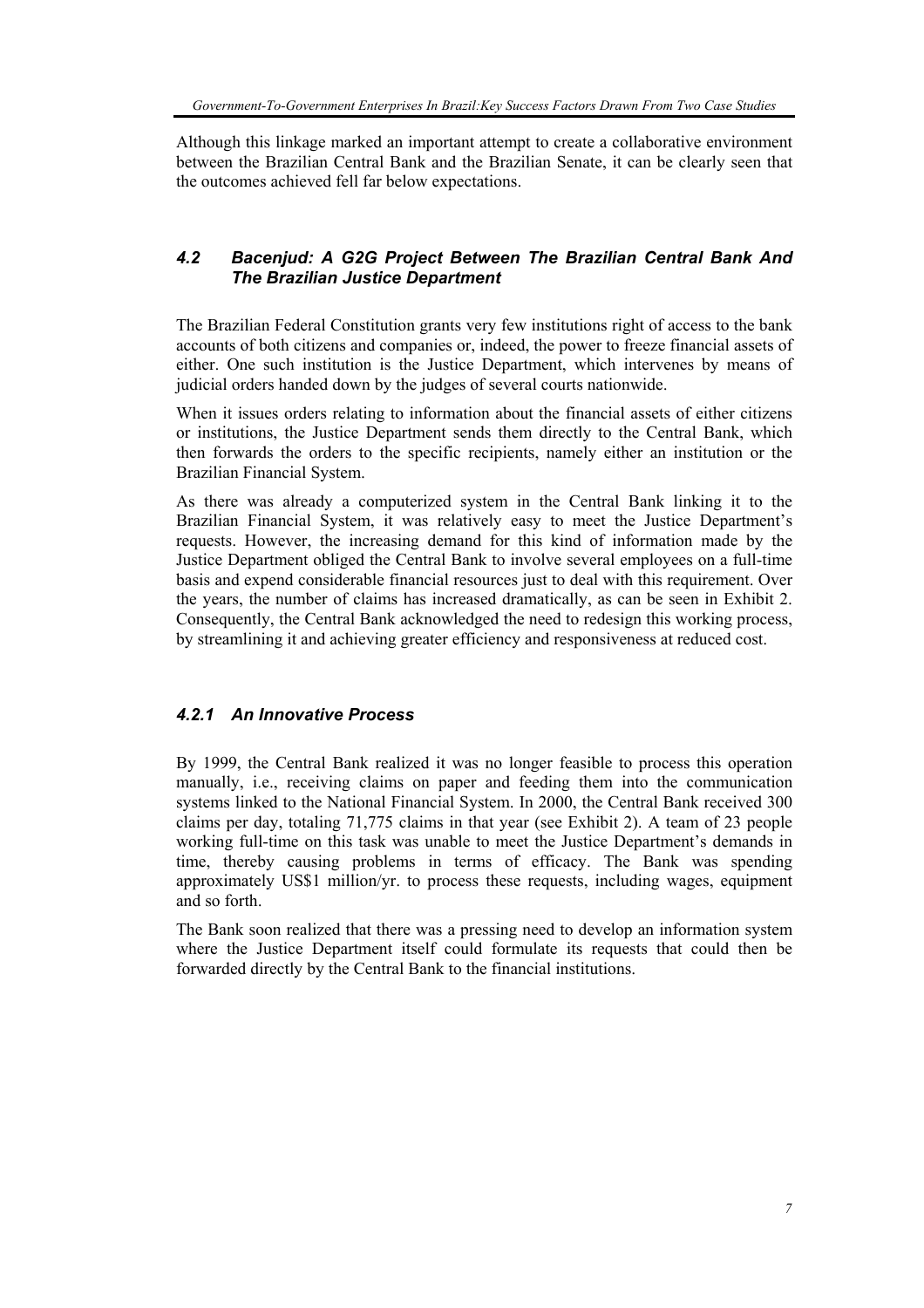

*Exhibit 2: Number Of Requests Sent By The Justice Department To The Central Bank* 

The Bank looked into the possibility of a revised information flow, seeking to take advantage of the deployment of the existing Internet access in most Brazilian courts. A web-based system was developed in order to centralize the interaction of the judges with the Bank so that they could file their requests directly. A web-based system was selected such that the judges would not have to install any specific software on their desktops, thereby reducing costs involved in the process.

#### *4.2.2 The Architecture Of The New Interorganizational Process*

The *modus operandi* between the Brazilian Central Bank and the Brazilian Justice Department is depicted in the following Exhibit 3. From the moment a court signs an agreement with the Central Bank, it designates a professional in charge of managing the system on its premises. This manager is supposed to conduct operations including: adding users; altering data; changing passwords; granting permission to judges to access the system and withdrawing this permission when necessary. These operations are done through the system itself, which has a dynamic interface, according to user profile. Users can then access a restricted site on the Internet and after their identity is verified, the system offers web templates to allow them to fill out their requests. These are recorded directly in the Central Bank's corporate database.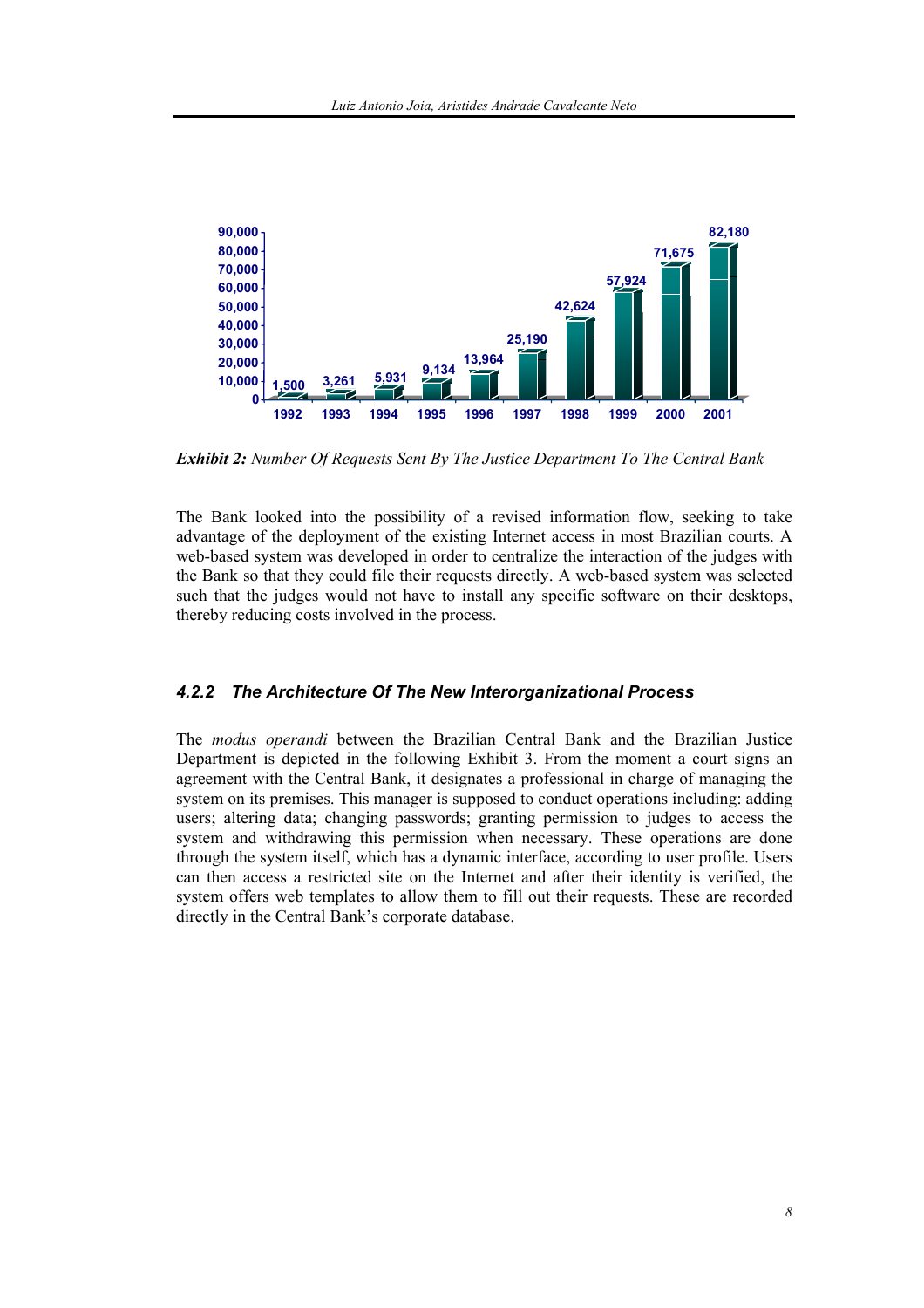

*Exhibit 3: Process Architecture* 

At 7 p.m. every day, all requests received during the course of that day are processed and forwarded to the financial institutions as electronic files. Each institution then replies directly to the judge involved.

#### *4.2.3 Perceived Benefits*

This new process has brought several benefits both to the Brazilian Central Bank and the Brazilian Justice Department; the main benefit being the marked improvement in efficiency in processing and answering requests. Under the former system, it used to take an average of 5 days from the moment the request was made and delivered to the Financial System, though, at times it could even take as long as 20 days. Such delays can render a legal request worthless, as it gives the suspects sufficient time to remove monetary assets from the banks. Using the new process, a maximum of 24 hours is needed to prepare, transmit to the Central Bank and receive the answer to a request from the Financial System.

Another improvement in process performance arose from the tracking capabilities available in this new workflow. In the event the request is not answered in due time, the judge is aware of who must be contacted and can follow up and demand an immediate reply.

In financial terms, the new process reduces costs both for the Central Bank and for the Justice Department. For the Central Bank, the main costs are related to the infrastructure needed to complete the process. Whereas requests used to cost the Central Bank nearly US\$10.00 each, an automated request costs less than US\$0.80. Costs to the Justice Department, were also reduced, as it is only necessary to establish Internet access in every court. The costs involved in traditional mail and personnel to handle the legal requests have also been eliminated.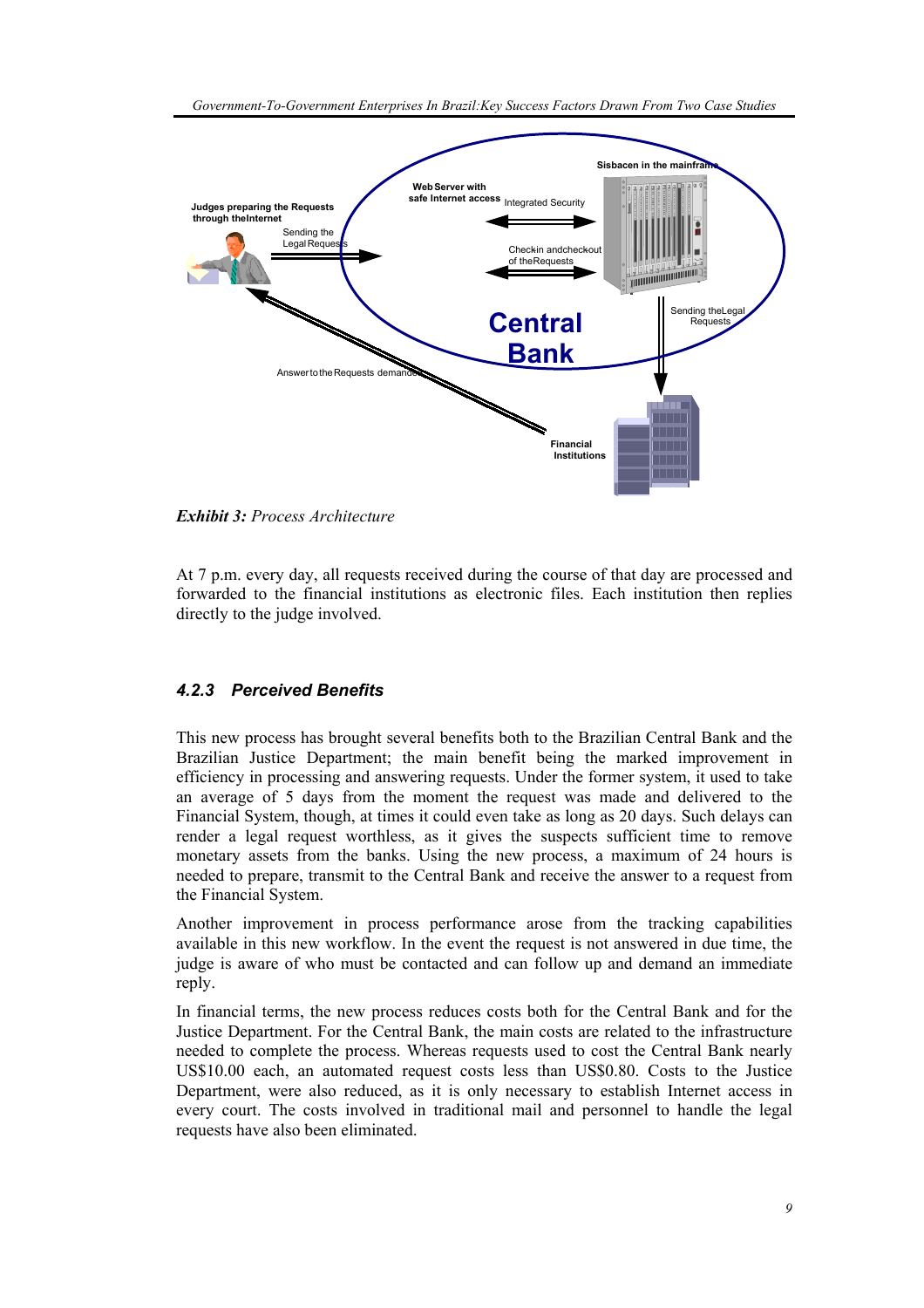## **5 Findings From A Comparison Of The Case Studies**

A comparison of the two case studies described above, clearly shows that some key factors are fundamental to the success or failure of G2G enterprises. These parameters are duly listed and analyzed below.

### *5.1 Security*

Security is a key factor in a G2G project, as the harm caused by flaws in the new processes deployed can damage the public agencies involved. However, it must be stressed that the security solution adopted should comply with the characteristics associated with the way access will be conducted by the public agency. The access issue should deal with the fundamental fact that those who will take part in the process must have the ability to do so wherever they may be located. A G2G process must present a high level of security, but this should not impede the use of the system in a significant way. Therefore, security must be established in such a way as to allow the process to be flexible and permit the coexistence of different *modus-operandi* within the same organization. In its attempt to increase the level of security, BacenSenado limited the possibility of access, as senators could only do so from the Senate. Moreover, the restriction that only senators could use the system – and not their assistants – was unnecessary and inappropriate to the way work is carried out in the Federal Senate.

#### *5.2 Organizational Culture*

In a G2G project, purely taking the technological facets of the specific enterprise into account, i.e. disregarding the internal culture of the public agency involved can lead G2G project managers to fail to grasp the peculiarities of the specific endeavor (Kling 1980).

The acceptance level of the organization in terms of dealing with new computerized systems is one of the key points to be analyzed when studying the culture of an organization (Ginzberg, 1975). Appraisal of this issue makes it possible to implement specific strategies to overcome initial resistance. Another important issue related to the culture of an organization is the added value afforded by this new process to the organization as a whole (Markus, 1983). It is important to stress that for different public agencies the same computerized process can lead to a distinct set of values, as perceived by the employees.

Regarding the BacenSenado case, the added value associated with the G2G process was related to improvement in the technical and operational efficiency of the target group, namely the senators, who were far more involved in managerial and political issues. Hence, the G2G process led the senators to perceive the introduction of the system as undermining and detracting from the importance of their duties.

Conversely, in the BacenJud case, the process gave more autonomy and flexibility to the target group, namely the judges, who saw it as a valuable tool to enhance their daily operations and their reputation in society.

As can be seen from the cases studied here, the more positive the values associated with the G2G process are, the greater the motivation of the target group to deploy and use it.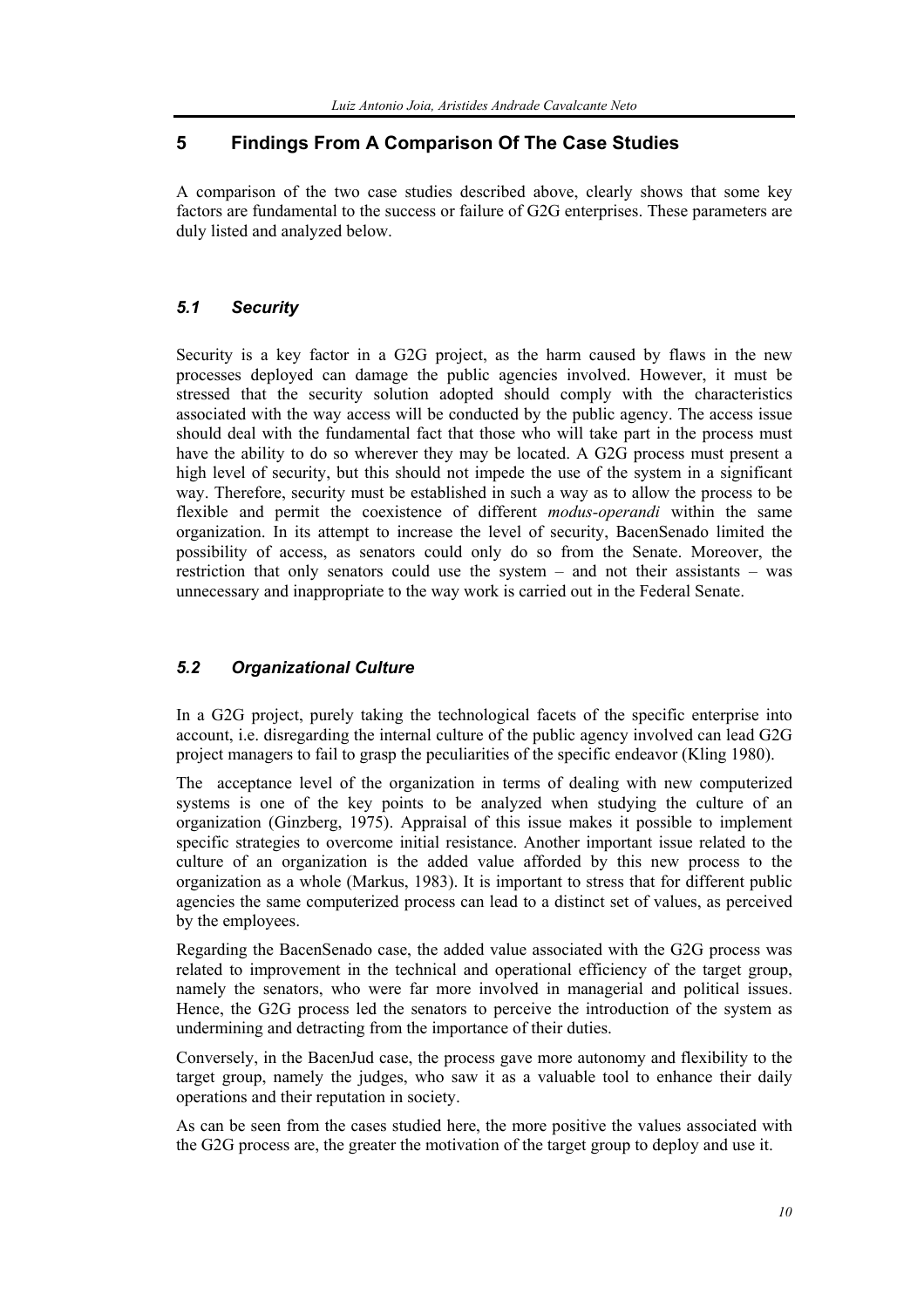## *5.3 Training*

Although the G2G system was developed with a user-friendly interface and based on well known technology, G2G processes demand a new *modus-operandi* that most of the staff in public agencies is not acquainted with. Therefore, training strategies related to the use of the system are necessary, in order to communicate the benefits of this new workflow. Moreover, specific training events that allow greater interaction among public agencies lead to a better understanding of the system, not to mention the possibility of upgrading it with feedback from the trainees. These training sessions are also important for disseminating and sharing the knowledge associated with processes involving public agencies, so as to make it possible to develop and implement better practices.

In the BacenSenado case, the G2G process was implemented without thinking of the necessary skills needed by the senators, and consequently, the training initiatives required. It then became clear that only a few senators had the basic instrumental skills necessary to grasp the G2G process. Besides, the lack of training sessions hampered any interaction between the Central Bank and the Federal Senate, thus making it impossible to trade experiences and improve the system.

Conversely, in the BacenJud case, it was observed that many judges already possessed the basic skills required to use the system. However, specific training sessions were conducted so as to explain the new workflow associated with the G2G process fully, to hear the feedback from the judges and to incorporate the knowledge acquired in order to improve the system. These events played a vital role in leveraging the usage rate by BacenJud in many courts.

Therefore, in general, it was concluded that "Information and Access Security", "Organizational Culture" and "Personnel Training" are key factors for the success of a G2G endeavor, as shown in Exhibit 4 below.



*Exhibit 4: Key Success Factors in G2G Endeavors* 

## **6 Conclusions And Recommendations**

From the case study analysis, it is possible to conclude that:

• Responsiveness to a G2G process is far greater than that obtained in traditional processes. This agility, itself, is of paramount importance in deploying more effective and efficient public policies;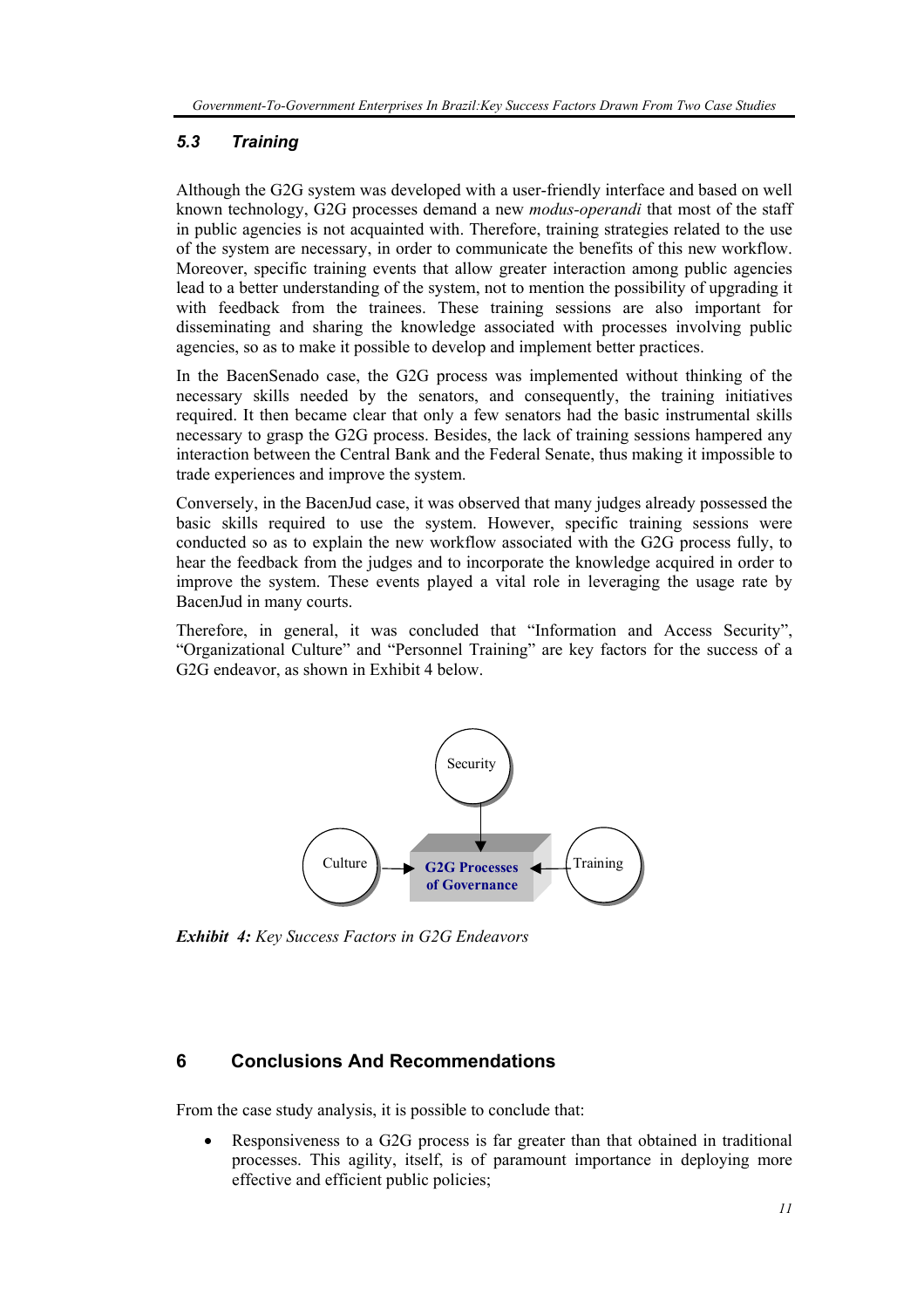- G2G processes are a valid alternative for Brazilian Public Administration, which is facing the dilemma of cutting back its operational budget to make the control of the governmental fiscal deficit feasible and to comply with citizen expectations regarding public agencies;
- The security issue in a G2G process is a critical factor, as breakdowns arising from it can cause losses not only for public agencies, but for society as a whole;
- To overlook the organizational culture of a public agency by concentrating efforts on a technological facet of a G2G project may cause the undertaking to fail. Each public agency has its own identity, values and culture, leading it to develop different workflows, sometimes far different from workflows addressing a similar process in another public agency. To analyze the culture and values of a public agency is of paramount importance to the success of a G2G enterprise;
- Although technology offers people a user-friendly interface and, in some cases, the technology is already being used in the public agency, a G2G enterprise involves a *modus operandi* that is new for most of the people involved. It is necessary to show the benefits this new process can bring and the best *praxis*, as important steps for proper implementation of G2G projects.

It can also be inferred that the paper deals with the "process" and "cooperation" dimensions in the e-government taxonomy proposed by Lenk  $\&$  Traunmüller (2001), as presented earlier in this paper, as well as allowing public agencies to attain levels 3 (Business Process Redesign) and 4 (Business Network Reconfiguration) regarding the use of Information Technology, according to the model proposed by Venkatraman (1994).

Finally, more research is necessary to verify how these processes have worked in other countries, in order to verify whether these conclusions can be replicated in different political, economical, social and legal environments.

#### **References**

- Andersen K.V. (1999). "Reengineering Public Sector Organizations using Information Technology"; In: *Reinventing Government in the Information Age*; Heeks R. (ed.), Routledge, pp. 312-330.
- Canuto O. (2000) . "O comércio eletrônico e a mobilidade dos gansos". *Jornal Valor*. São Paulo, September 12, 2000. In: http://www.eco.unicamp.br/artigos/artigo131.htm, available on 05/25/2003.
- Dawes S. (2002). *The Future of E-Government*, Rpt. Center for Technology in Government, available on 01/14/2004 in: http://www.ctg.albany.edu/publications/reports/future\_of\_egov?chapter=2
- E-GOV (2000) *1<sup>º</sup> Seminário Governo na Internet. Brasília: Rede Governo*, 2 CD-ROM.
- Eisenhardt K.M. (1989). "Building Theories from Case Study Research", *Academy of Management Review*, vol. 14, No. 4, pp. 532-550.
- Evans P.B. & Wurster T.S. (1999). "Getting Real about Virtual Commerce". *Harvard Business Review,* v.77, n.6, pp. 84-94, Nov./Dec.
- Ginzberg M.J. (1975). Implementation as a process of change: A framework and empirical study" , Rept. CISR – 13, *Center for Information Systems Research*, MIT, Cambridge.